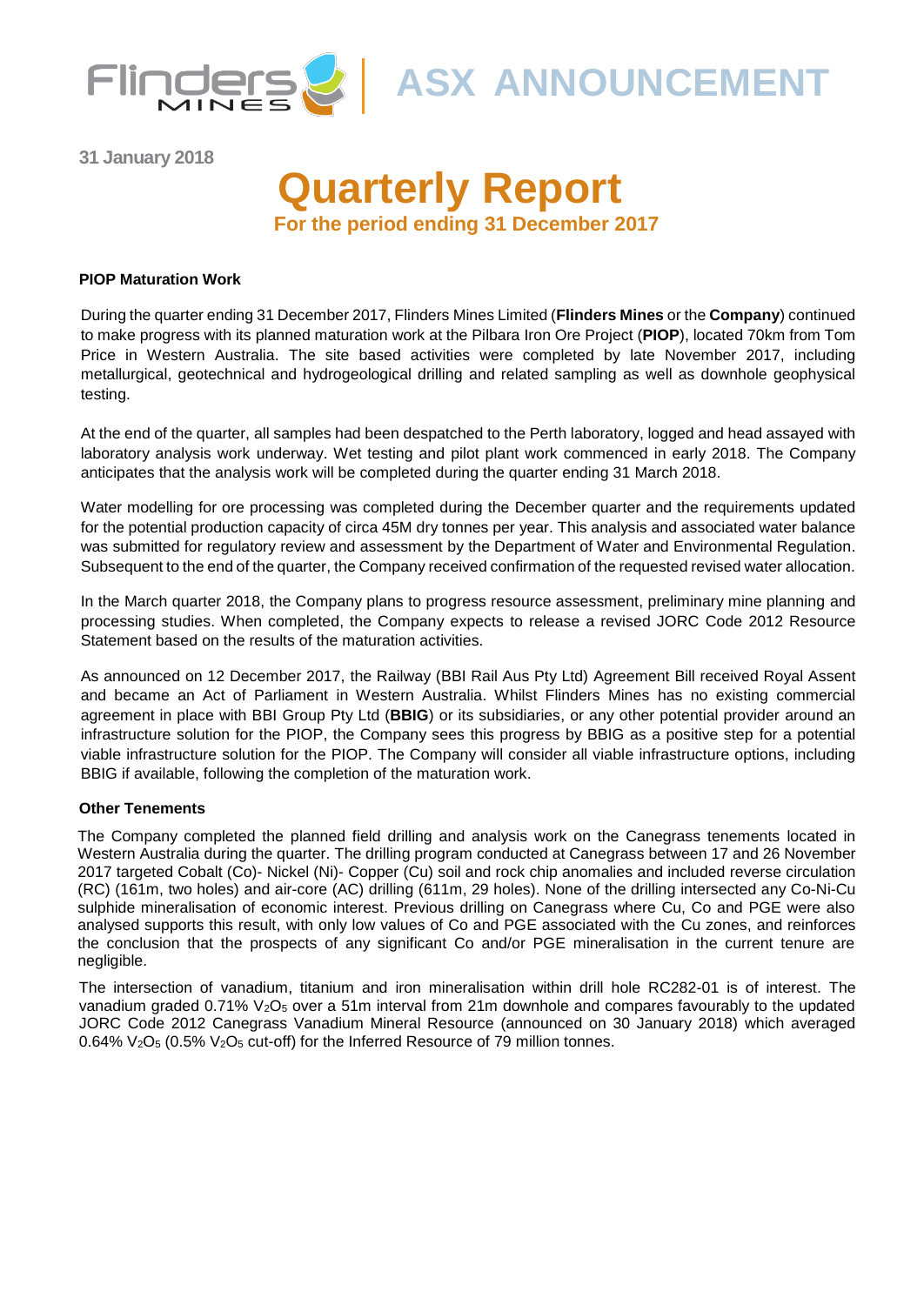The Mineral Resource estimate is shown in Table 1, reported above a cut-off grade of 0.5%  $V_2O_5$ .

Table 1: Canegrass Project Global Mineral Resource estimate, 0.5% V<sub>2</sub>O<sub>5</sub> cut-off grade, >210 m RL

| Project            | <b>JORC</b> classification | Tonnage (Mt) | $V_2O_5$ (%) | TiO <sub>2</sub> (%) | Fe (%) | $Al_2O_3$ (%) | P(% ) | SiO <sub>2</sub> (%) | LOI (%) |
|--------------------|----------------------------|--------------|--------------|----------------------|--------|---------------|-------|----------------------|---------|
| <b>Fold Nose</b>   | Inferred                   | 59           | 0.66         | 6.5                  | 30.5   | 11.9          | 0.006 | 22.9                 | 2.9     |
| <b>Kinks</b>       | Inferred                   | 20           | 0.57         | 5.5                  | 27.4   | 13.0          | 0.009 | 25.9                 | 3.1     |
| <b>Grand total</b> |                            | 79           | 0.64         | 6.0                  | 29.7   | 12.2          | 0.007 | 23.6                 | 3.0     |

\* Due to the effects of rounding, the total may not represent the sum of all components

During the March 2018 quarter, the Company will assess the next stages of exploration of the Canegrass tenements.

### **Corporate**

On 28 November 2017, the Company advised it had extended the term of Interim Executive Director, Mr David McAdam's appointment from 31 December 2017 to 30 April 2018. All other terms of Mr McAdam's appointment remain the same as previously announced.

The Company held its Annual General Meeting on 21 November 2017. The results of this meeting have been announced to ASX and posted to the Company's website.

### **Financial**

As at 31 December 2017, the Company had \$4.62 million in cash and \$3 million in debt.

As announced on 6 November 2017, the Company executed a loan facility agreement with PIO Mines Pty Limited, a subsidiary of the Company's major shareholder TIO (NZ) Limited, for a total of \$5 million to assist Flinders in completing the maturation phase of the PIOP and to meet short term capital requirements. \$3 million was drawn down in November 2017 and the remaining \$2 million was drawn down in January 2018.

For further information please contact:

### **Shareholders**

David McAdam Interim Executive Director (08) 9389 4483

**Media** 

Kat Fremlin Brand One Media Relations 0451 354 858

### **About Flinders Mines Limited**

Flinders Mines Limited is an ASX-listed (ASX: FMS) exploration and development company focused on the commercialisation of its large, high quality hematite resource - the Pilbara Iron Ore Project (PIOP).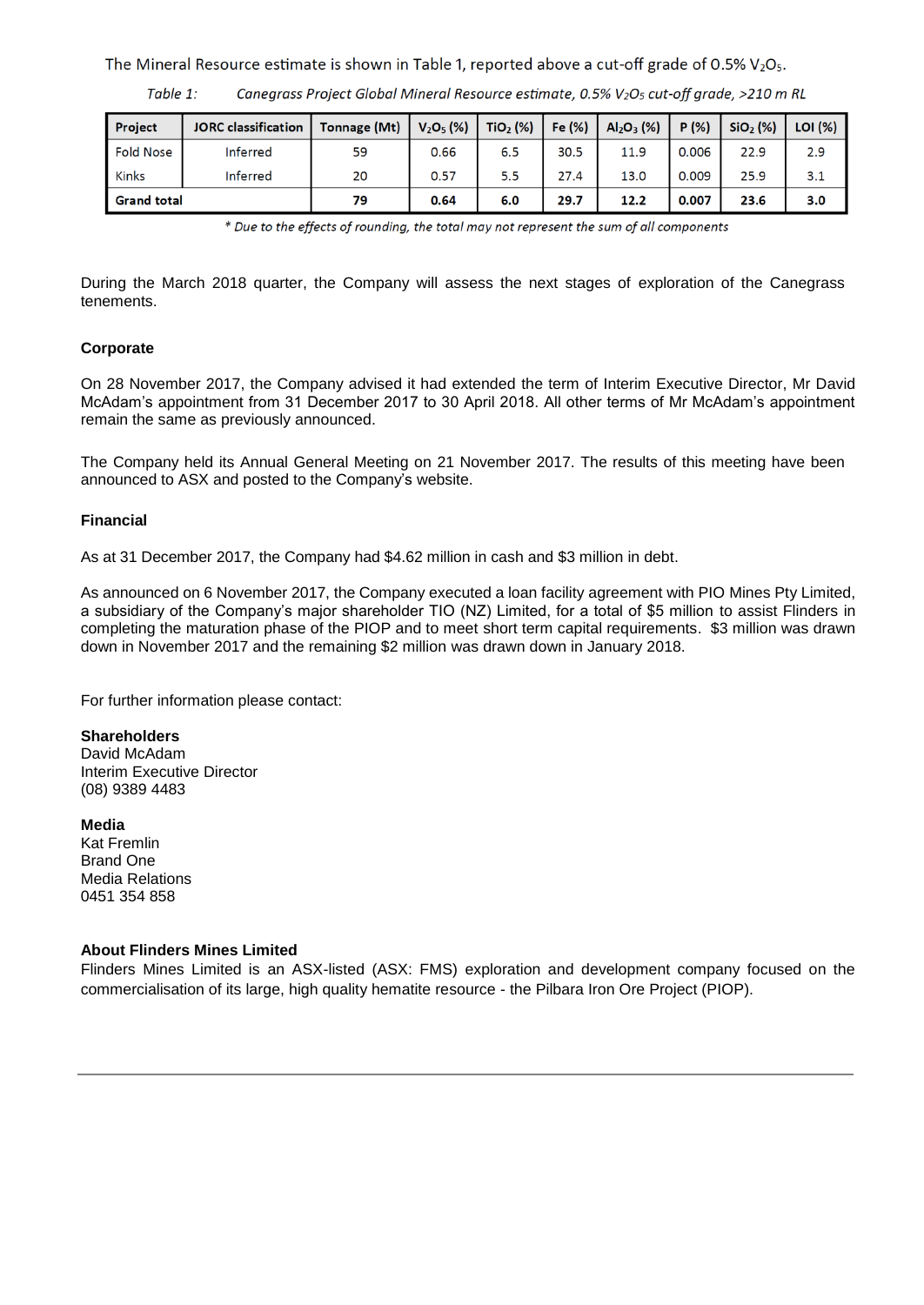## Tenement Schedule FortheQuarterending 31 December 2017

| <b>Tenement</b><br>No.                | <b>Status</b> | <b>Tenement</b><br><b>Name</b> | Grant/<br>Application<br><b>Date</b> | <b>Expiry</b><br>Date | Area<br>(Sq Km) | <b>Registered Holder</b><br>/Applicant | Interest | <b>Related</b><br>Agreement |
|---------------------------------------|---------------|--------------------------------|--------------------------------------|-----------------------|-----------------|----------------------------------------|----------|-----------------------------|
| <b>WESTERN AUSTRALIA</b>              |               |                                |                                      |                       |                 |                                        |          |                             |
| Canegrass Project <sup>1</sup>        |               |                                |                                      |                       |                 |                                        |          |                             |
| E58/232                               | Granted       | <b>Boulder Well</b>            | 29/07/2002                           | 28/07/2018            | 16.1            | <b>Flinders Canegrass</b><br>Pty Ltd   | 100%     |                             |
| E58/236                               | Granted       | Challa                         | 22/03/2002                           | 21/03/2018            | 16.1            | <b>Flinders Canegrass</b><br>Pty Ltd   | 100%     |                             |
| E58/282                               | Granted       | HoneyPot                       | 03/05/2007                           | 02/05/2018            | 27.2            | <b>Flinders Canegrass</b><br>Pty Ltd   | 100%     |                             |
| E58/520                               | Granted       | Waramboo                       | 14/09/2017                           | 13/09/2022            | 3.1             | <b>Flinders Canegrass</b><br>Pty Ltd   | 100%     |                             |
| E58/521                               | Granted       | Waramboo                       | 14/09/2017                           | 13/09/2022            | 15.1            | <b>Flinders Canegrass</b><br>Pty Ltd   | 100%     |                             |
| E58/522                               | Granted       | Waramboo                       | 14/09/2017                           | 13/09/2022            | 24.1            | <b>Flinders Canegrass</b><br>Pty Ltd   | 100%     |                             |
|                                       |               |                                |                                      |                       |                 |                                        |          |                             |
| Pilbara Iron Ore Project <sup>2</sup> |               |                                |                                      |                       |                 |                                        |          |                             |
| E47/1560                              | Granted       | Anvil                          | 6/09/2007                            | 5/09/2018             | 44.4            | <b>Flinders Mines Ltd</b>              | 100%     | Prenti<br>Agreement         |
| L47/728                               | Granted       | <b>PIOP Airstrip</b>           | 29/05/2015                           | 28/05/2036            | 3.0             | <b>Flinders Mines Ltd</b>              | 100%     |                             |
| L47/730                               | Granted       | <b>PIOP Village</b>            | 29/05/2015                           | 28/05/2036            | 0.1             | <b>Flinders Mines Ltd</b>              | 100%     |                             |
| L47/731                               | Application   | Northern Road                  | 1/09/2014                            |                       | 4.9             | <b>Flinders Mines Ltd</b>              | 100%     |                             |
| L47/734                               | Granted       | Southern Road                  | 29/05/2015                           | 28/05/2036            | 4.2             | <b>Flinders Mines Ltd</b>              | 100%     |                             |

# **SOUTH AUSTRALIA**

Jamestown Project

| EL5557 | Granted | Washpool | 10/11/2014 | 9/11/2019 | 135.0 | <b>PNX Metals</b><br>Limited | Gold, Copper | <b>Phoenix Copper</b><br>Agreement |
|--------|---------|----------|------------|-----------|-------|------------------------------|--------------|------------------------------------|
|--------|---------|----------|------------|-----------|-------|------------------------------|--------------|------------------------------------|

Prenti Agreement

1. E58/232, E58/236 and E58/282 are the subject of a current granted extension of term. A further extension of term will be applied for prior to the expiry of the current term.

M47/1451 Granted Blacksmith ML 26/03/2012 25/03/2033 111.6 FlindersMinesLtd 100%

2. E47/1560 is the subject of a current granted extension of term. A further extension of term will be applied for prior to the expiry of the current term.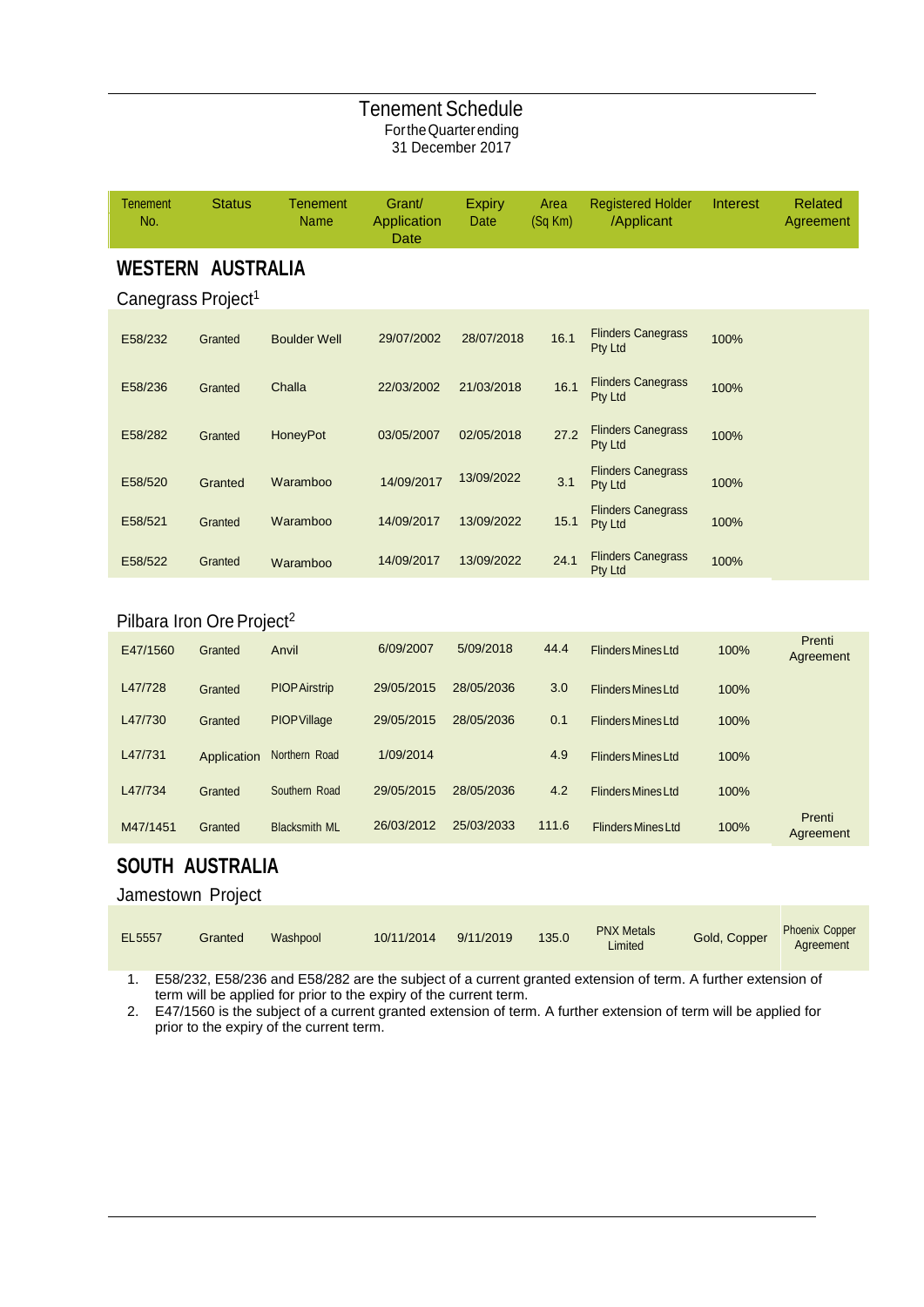#### **Competent Persons Statement**

The information in this report that relates to Mineral Resources is based on information compiled by Mr Aaron Meakin. Mr Meakin is a full-time employee of CSA Global Pty Ltd and is a Member of the Australasian Institute of Mining and Metallurgy. Mr Meakin has sufficient experience relevant to the style of mineralisation and type of deposit under consideration and to the activity which he is undertaking to qualify as Competent Person as defined in the 2012 edition of the Australasian Code for the Reporting of Exploration Results, Mineral Resources and Ore Reserves (JORC Code). The Company confirms that the form and context in which the information is presented has not been materially modified and it is not aware of any new information or data that materially affects the information included in the relevant market announcements, as detailed in the body of this announcement. All material assumptions and technical parameters underpinning the Mineral Resource estimates continue to apply and have not materially changed.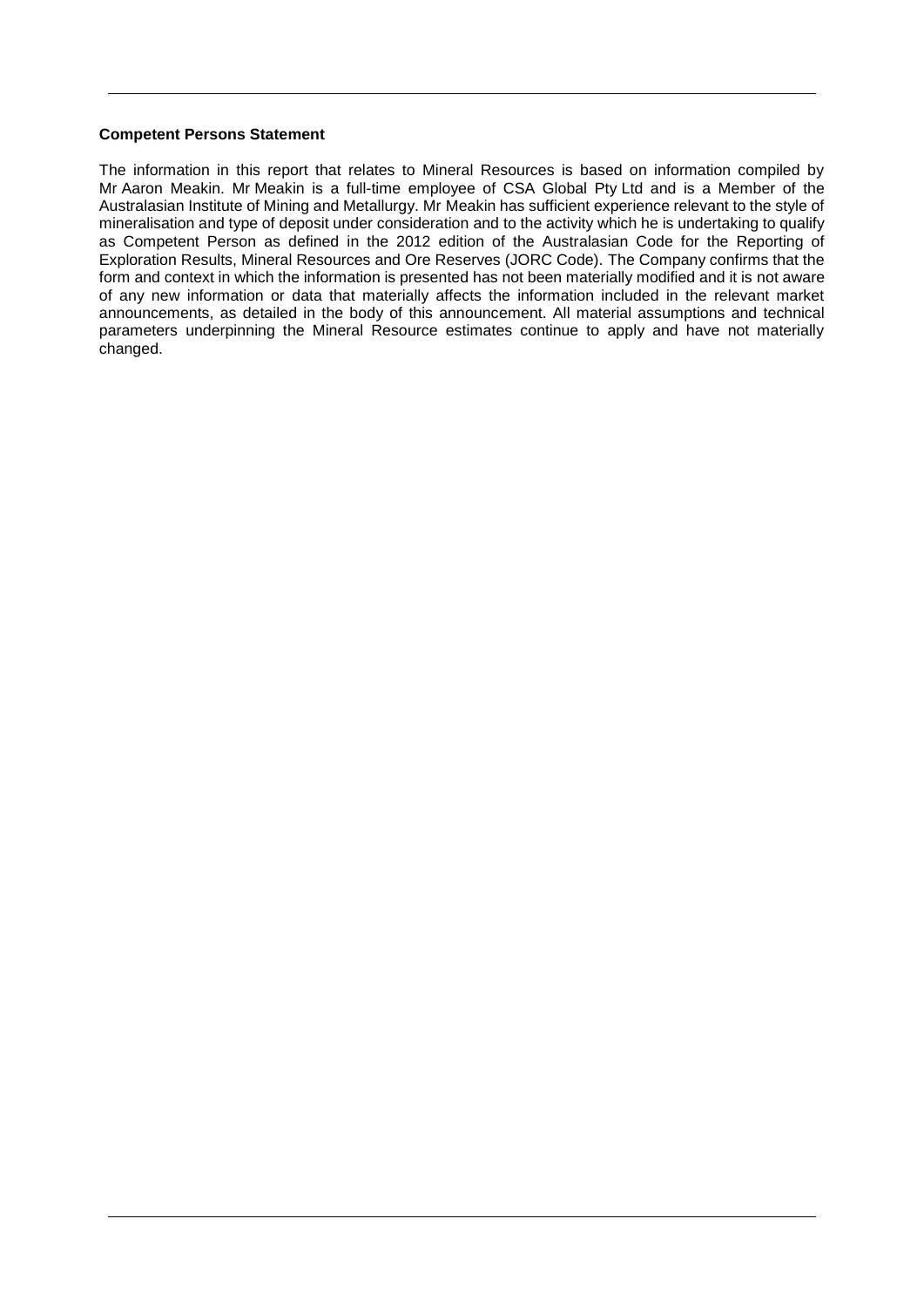*+Rule 5.5*

# **Appendix 5B**

# **Mining exploration entity and oil and gas exploration entity quarterly report**

Introduced 01/07/96 Origin Appendix 8 Amended 01/07/97, 01/07/98, 30/09/01, 01/06/10, 17/12/10, 01/05/13, 01/09/16

| Name of entity                |                                   |
|-------------------------------|-----------------------------------|
| <b>Flinders Mines Limited</b> |                                   |
| <b>ABN</b>                    | Quarter ended ("current quarter") |
| 46 091 118 044                | 31 December 2017                  |

|     | <b>Consolidated statement of cash flows</b>       | <b>Current quarter</b><br>\$A'000 | Year to date<br>(6 months)<br>\$A'000 |
|-----|---------------------------------------------------|-----------------------------------|---------------------------------------|
| 1.  | Cash flows from operating activities              |                                   |                                       |
| 1.1 | Receipts from customers                           |                                   |                                       |
| 1.2 | Payments for                                      |                                   |                                       |
|     | exploration & evaluation<br>(a)                   | (4,288)                           | (7,676)                               |
|     | (b)<br>development                                |                                   |                                       |
|     | production<br>(c)                                 |                                   |                                       |
|     | staff costs<br>(d)                                |                                   |                                       |
|     | administration and corporate costs<br>(e)         | (537)                             | (893)                                 |
| 1.3 | Dividends received (see note 3)                   |                                   |                                       |
| 1.4 | Interest received                                 | 23                                | 65                                    |
| 1.5 | Interest and other costs of finance paid          |                                   |                                       |
| 1.6 | Income taxes paid                                 |                                   |                                       |
| 1.7 | Research and development refunds                  |                                   |                                       |
| 1.8 | Other (provide details if material)               |                                   |                                       |
| 1.9 | Net cash from / (used in) operating<br>activities | (4,802)                           | (8, 504)                              |

|     | Cash flows from investing activities |  |
|-----|--------------------------------------|--|
| 2.1 | Payments to acquire:                 |  |
|     | property, plant and equipment<br>(a) |  |
|     | tenements (see item 10)<br>(b)       |  |
|     | investments<br>(C)                   |  |
|     | other non-current assets<br>(d)      |  |

+ See chapter 19 for defined terms

*1 September 2016* Page 1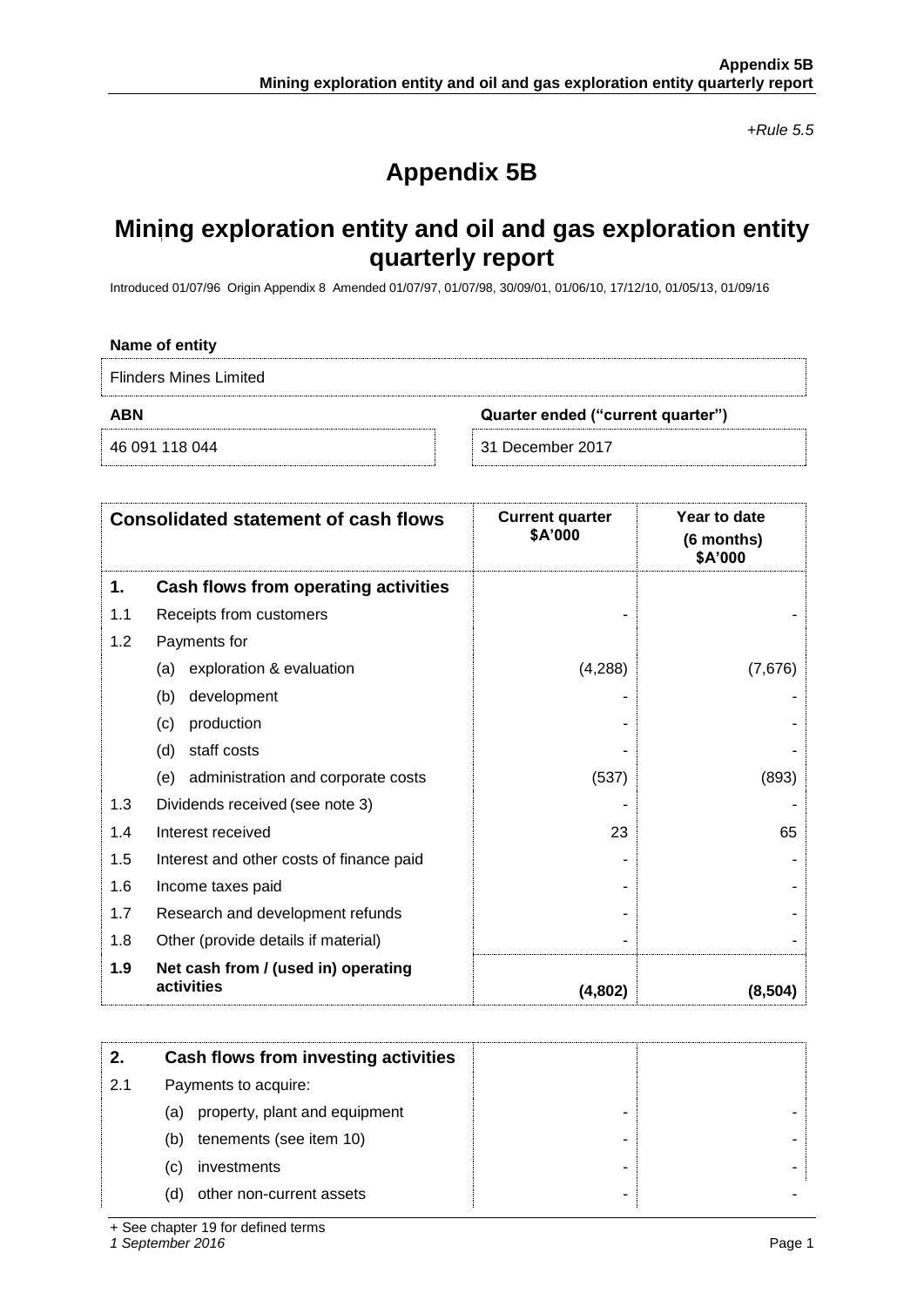|     | <b>Consolidated statement of cash flows</b>       | <b>Current quarter</b><br><b>\$A'000</b> | Year to date<br>(6 months)<br>\$A'000 |
|-----|---------------------------------------------------|------------------------------------------|---------------------------------------|
| 2.2 | Proceeds from the disposal of:                    |                                          |                                       |
|     | property, plant and equipment<br>(a)              |                                          |                                       |
|     | tenements (see item 10)<br>(b)                    |                                          |                                       |
|     | investments<br>(c)                                | 73                                       | 73                                    |
|     | (d)<br>other non-current assets                   |                                          |                                       |
| 2.3 | Cash flows from loans to other entities           |                                          |                                       |
| 2.4 | Dividends received (see note 3)                   |                                          |                                       |
| 2.5 | Other (provide details if material)               |                                          |                                       |
| 2.6 | Net cash from / (used in) investing<br>activities | 73                                       | 73                                    |

| 3.   | Cash flows from financing activities                                           |       |       |
|------|--------------------------------------------------------------------------------|-------|-------|
| 3.1  | Proceeds from issues of shares                                                 |       |       |
| 3.2  | Proceeds from issue of convertible notes                                       |       |       |
| 3.3  | Proceeds from exercise of share options                                        |       |       |
| 3.4  | Transaction costs related to issues of<br>shares, convertible notes or options | (6)   | (16)  |
| 3.5  | Proceeds from borrowings                                                       | 3,000 | 3,000 |
| 3.6  | Repayment of borrowings                                                        |       |       |
| 3.7  | Transaction costs related to loans and<br>borrowings                           |       |       |
| 3.8  | Dividends paid                                                                 |       |       |
| 3.9  | Other (provide details if material)                                            |       |       |
| 3.10 | Net cash from / (used in) financing<br>activities                              | 2,994 | 2.984 |

| 4.  | Net increase / (decrease) in cash and<br>cash equivalents for the period |         |         |
|-----|--------------------------------------------------------------------------|---------|---------|
| 4.1 | Cash and cash equivalents at beginning of<br>period                      | 6,355   | 10,067  |
| 4.2 | Net cash from / (used in) operating<br>activities (item 1.9 above)       | (4,802) | (8,504) |
| 4.3 | Net cash from / (used in) investing activities<br>(item 2.6 above)       | 73      | 73      |
| 4.4 | Net cash from / (used in) financing activities<br>item 3.10 above)       | 2,994   | 2,984   |
| 4.5 | Effect of movement in exchange rates on<br>cash held                     |         |         |
| 4.6 | Cash and cash equivalents at end of<br>period                            | 4,620   | 4,620   |

+ See chapter 19 for defined terms

*1 September 2016* Page 2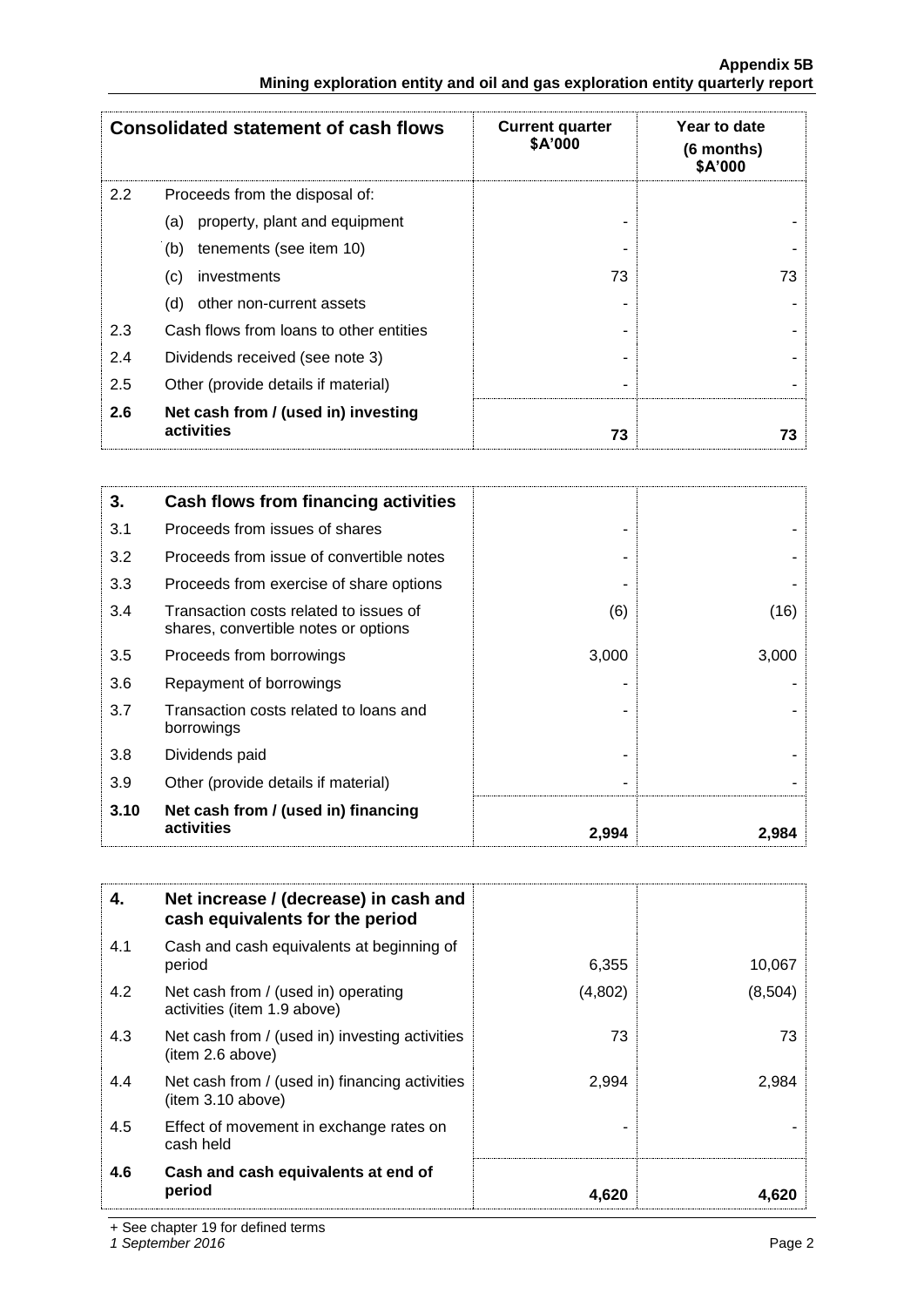| 5.  | Reconciliation of cash and cash<br>equivalents<br>at the end of the quarter (as shown in the<br>consolidated statement of cash flows) to the<br>related items in the accounts | <b>Current quarter</b><br>\$A'000 | <b>Previous quarter</b><br>\$A'000 |
|-----|-------------------------------------------------------------------------------------------------------------------------------------------------------------------------------|-----------------------------------|------------------------------------|
| 5.1 | <b>Bank balances</b>                                                                                                                                                          | 4.620                             | 6,355                              |
| 5.2 | Call deposits                                                                                                                                                                 |                                   |                                    |
| 5.3 | <b>Bank overdrafts</b>                                                                                                                                                        |                                   |                                    |
| 5.4 | Other (provide details)                                                                                                                                                       |                                   |                                    |
| 5.5 | Cash and cash equivalents at end of<br>quarter (should equal item 4.6 above)                                                                                                  | 4.620                             | 6,355                              |

# **6.** Payments to directors of the entity and their associates

- 6.1 Aggregate amount of payments to these parties included in item 1.2
- 6.2 Aggregate amount of cash flow from loans to these parties included in item 2.3
- 6.3 Include below any explanation necessary to understand the transactions included in items 6.1 and 6.2

# Non-Executive and Executive Directors Fees for the December 17 quarter.

# **7. Payments to related entities of the entity and their associates**

- 7.1 Aggregate amount of payments to these parties included in item 1.2 140
- 7.2 Aggregate amount of cash flow from loans to these parties included in item 2.3
- 7.3 Include below any explanation necessary to understand the transactions included in items 7.1 and 7.2

Non-Executive Directors fees paid to TIO (NZ) Limited) for the December 17 quarter, a major shareholder of Flinders Mines Limited (\$84k).

Tenement management and field services paid to BBI Group Pty Ltd for the December 17 quarter, a subsidiary of the major shareholder of Flinders Mines Limited (\$56k).

|  |                    | + See chapter 19 for defined terms |  |
|--|--------------------|------------------------------------|--|
|  | $1$ Cantambar 0010 |                                    |  |

#### *1 September 2016* Page 3

|  | <b>Current quarter</b><br>\$A'000 |     |
|--|-----------------------------------|-----|
|  |                                   | 315 |
|  |                                   |     |

**Current quarter \$A'000**

-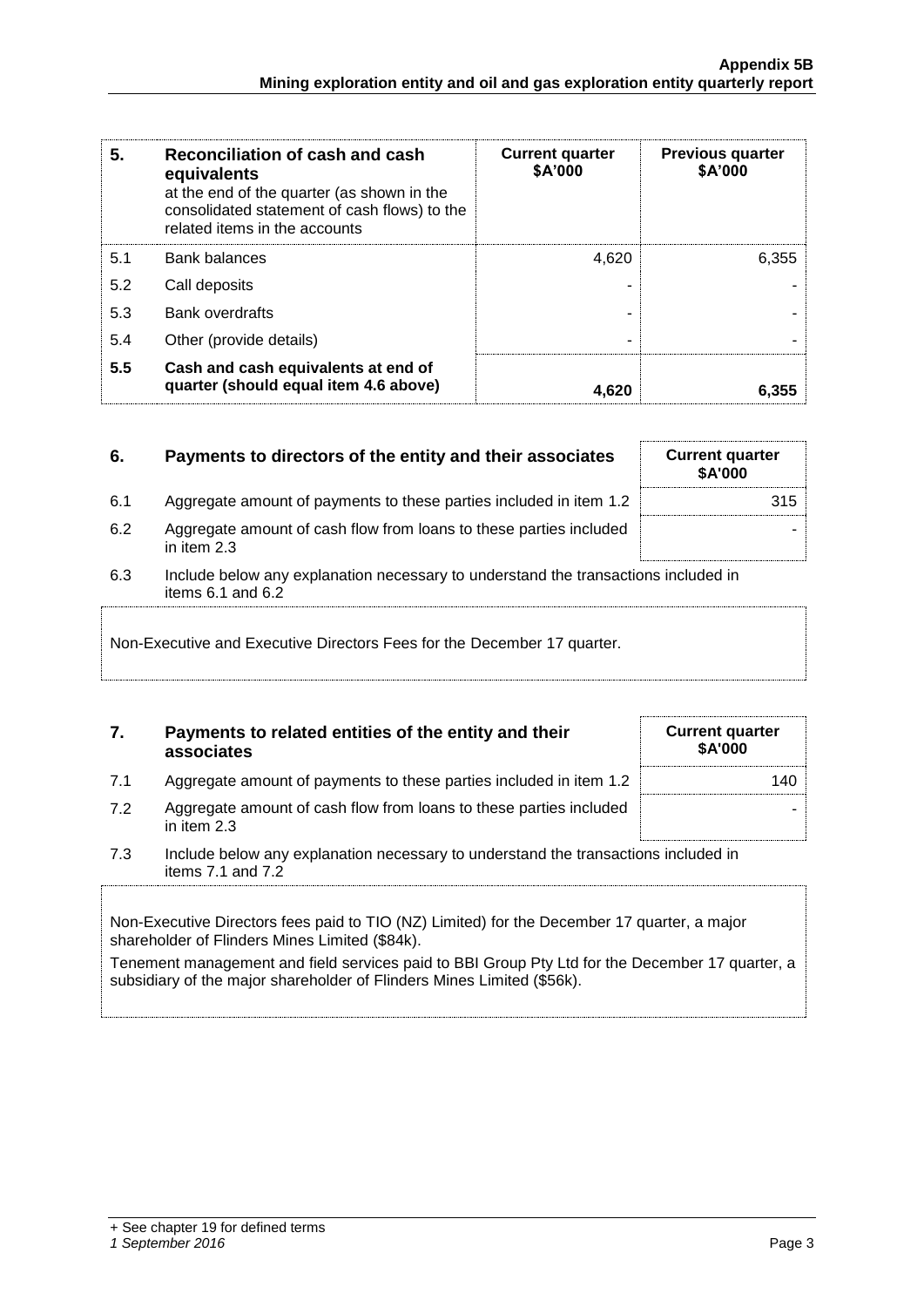| 8.  | <b>Financing facilities available</b><br>Add notes as necessary for an<br>understanding of the position | <b>Total facility amount</b><br>at quarter end<br>\$A'000 | Amount drawn at<br>quarter end<br>\$A'000 |
|-----|---------------------------------------------------------------------------------------------------------|-----------------------------------------------------------|-------------------------------------------|
| 8.1 | Loan facilities                                                                                         | 5.000                                                     | 3,000                                     |
| 8.2 | Credit standby arrangements                                                                             | -                                                         |                                           |
| 8.3 | Other (please specify)                                                                                  | -                                                         |                                           |

8.4 Include below a description of each facility above, including the lender, interest rate and whether it is secured or unsecured. If any additional facilities have been entered into or are proposed to be entered into after quarter end, include details of those facilities as well.

Unsecured A\$5m loan facility provided by PIO Mines Pty Limited, a subsidiary of the major shareholder, at an interest rate of 3.885%pa. A\$3m was drawn on 9 November 2017. A\$2m was drawn in the March 2018 quarter.

| 9.  | <b>Estimated cash outflows for next quarter</b> | \$A'000 |
|-----|-------------------------------------------------|---------|
| 9.1 | Exploration and evaluation                      | (2,878) |
| 9.2 | Development                                     |         |
| 9.3 | Production                                      |         |
| 9.4 | Staff costs                                     |         |
| 9.5 | Administration and corporate costs              | 452     |
| 9.6 | Other (provide details if material)             |         |
| 9.7 | <b>Total estimated cash outflows</b>            | (3.330  |

| 10.  | <b>Changes in</b><br>tenements<br>(items $2.1(b)$ and<br>$2.2(b)$ above)                          | <b>Tenement</b><br>reference<br>and<br><b>location</b> | <b>Nature of interest</b> | Interest at<br>beginning<br>of quarter | <b>Interest</b><br>at end of<br>quarter |
|------|---------------------------------------------------------------------------------------------------|--------------------------------------------------------|---------------------------|----------------------------------------|-----------------------------------------|
| 10.1 | Interests in mining<br>tenements and<br>petroleum tenements<br>lapsed, relinquished<br>or reduced |                                                        |                           |                                        |                                         |
| 10.2 | Interests in mining<br>tenements and<br>petroleum tenements<br>acquired or increased              |                                                        |                           |                                        |                                         |